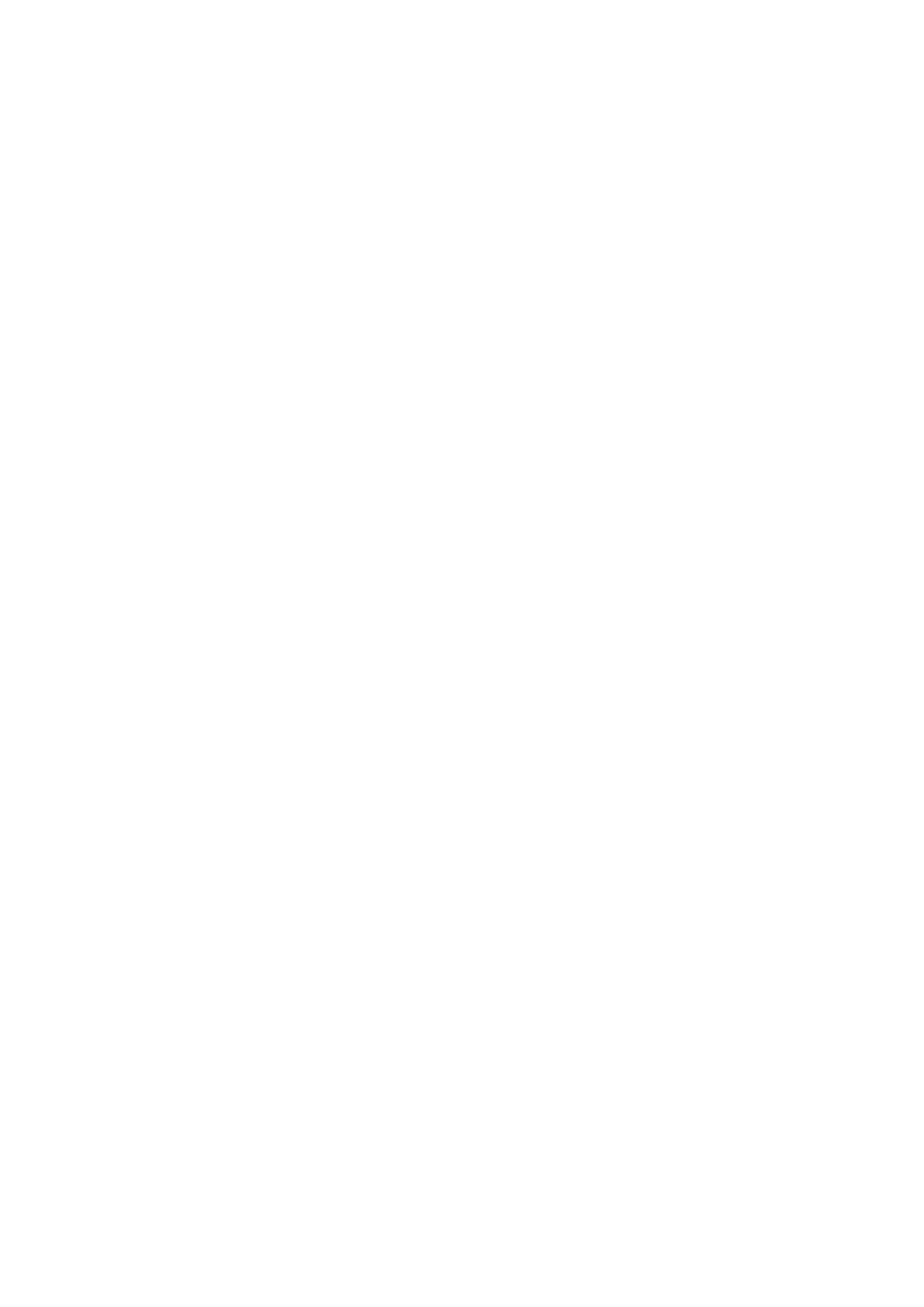### VCG Mechanism for Multi-unit Auctions and Appearance of Information: An Experiment

Satoshi Takahashi, Yoichi Izunaga, Naoki Watanabe

## **QISS**

文部科学大臣認定 共同利用・共同研究拠点

関西大学ソシオネットワーク戦略研究機構

The Research Institute for Socionetwork Strategies, Kansai University Joint Usage / Research Center, MEXT, Japan Suita, Osaka, 564-8680, Japan URL: http://www.kansai-u.ac.jp/riss/index.html e-mail: riss@ml.kandai.jp tel. 06-6368-1228 fax. 06-6330-3304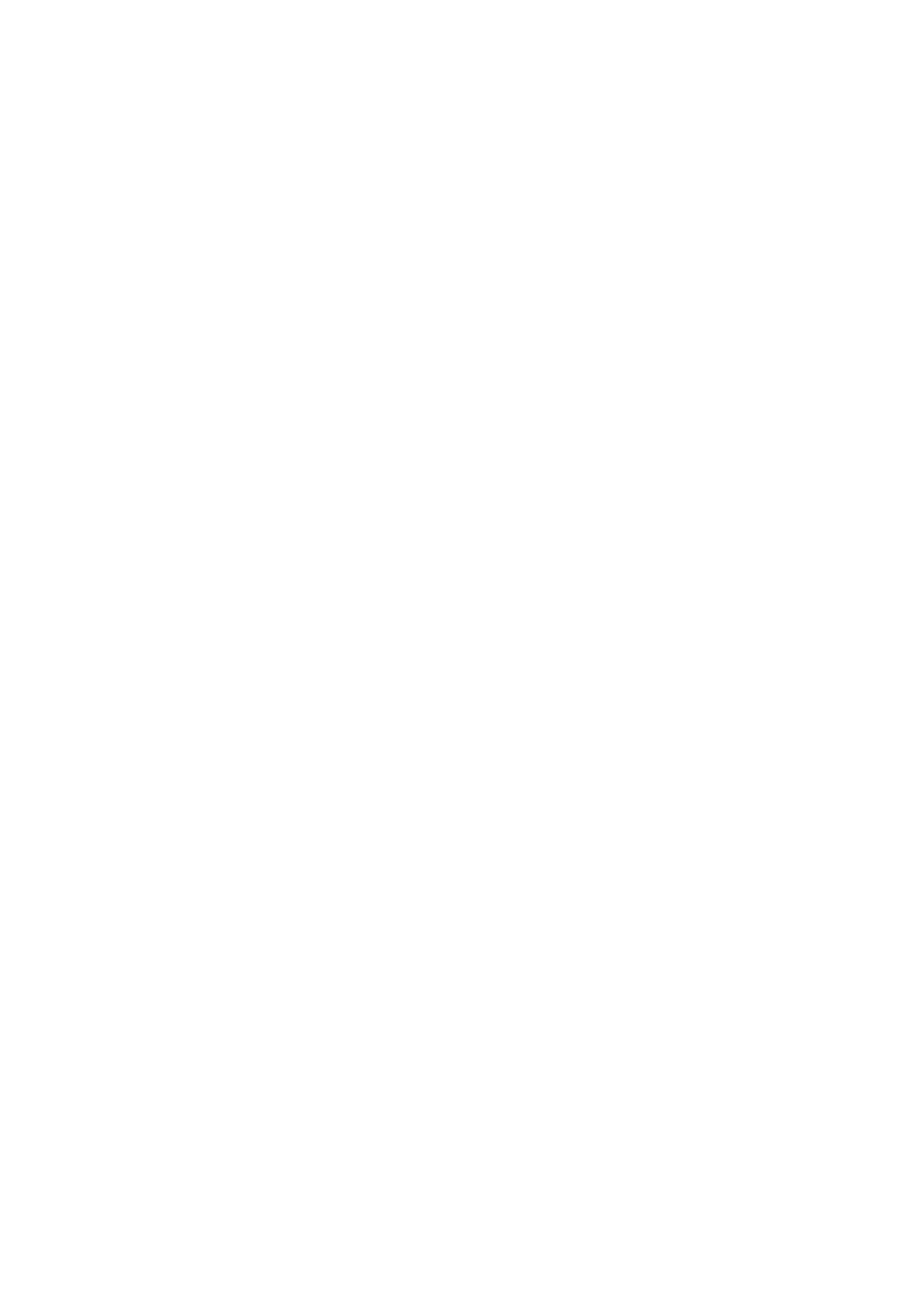### VCG Mechanism for Multi-unit Auctions and Appearance of Information: An Experiment

Satoshi Takahashi*<sup>∗</sup>* Yoichi Izunaga*†* Naoki Watanabe*‡*

January 19, 2019

#### **Abstract**

This paper investigates whether, in multi-unit auctions, different types of appearance of information associated with bidding generate different levels of allocative efficiency and sellers' revenue when VCG mechanism is applied to subject experiments of those auctions. We examine two types of appearance of information about bidders' valuations of the item given to them and their bids asked to submit; One type is unit valuations and unit bids themselves and the other type is unit valuations and unit bids multiplied by the units. We observed that there was no significant difference on average in allocative efficiency and in seller's revenue between those two types of appearance of information. Rather, in each appearance of information, there was a significant difference in subjects' bidding behavior between different displays of draws of unit valuations, but this behavioral difference did not significantly affect the difference in allocative efficiency.

**Keywords**: multi-unit auctions, VCG mechanism, experiment **JEL Classification**: C92, D44, D82

*<sup>∗</sup>*Graduate School of Informatics and Engineering, The University of Electro-Communications, Chofu, Tokyo, Japan. E-mail: stakahashi@uec.ac.jp

*<sup>†</sup>*Faculty of Business Sciences, University of Tsukuba, Otsuka Bunkyo, Tokyo, Japan. E-mail: izunaga@gssm.otsuka.tsukuba.ac.jp

*<sup>‡</sup>*Graduate School of Business Administration, Keio University, 4-1-1 Hiyoshi Kohoku, Yokohama, Kanagawa 223-8526, Japan. E-mail: naoki50@keio.jp.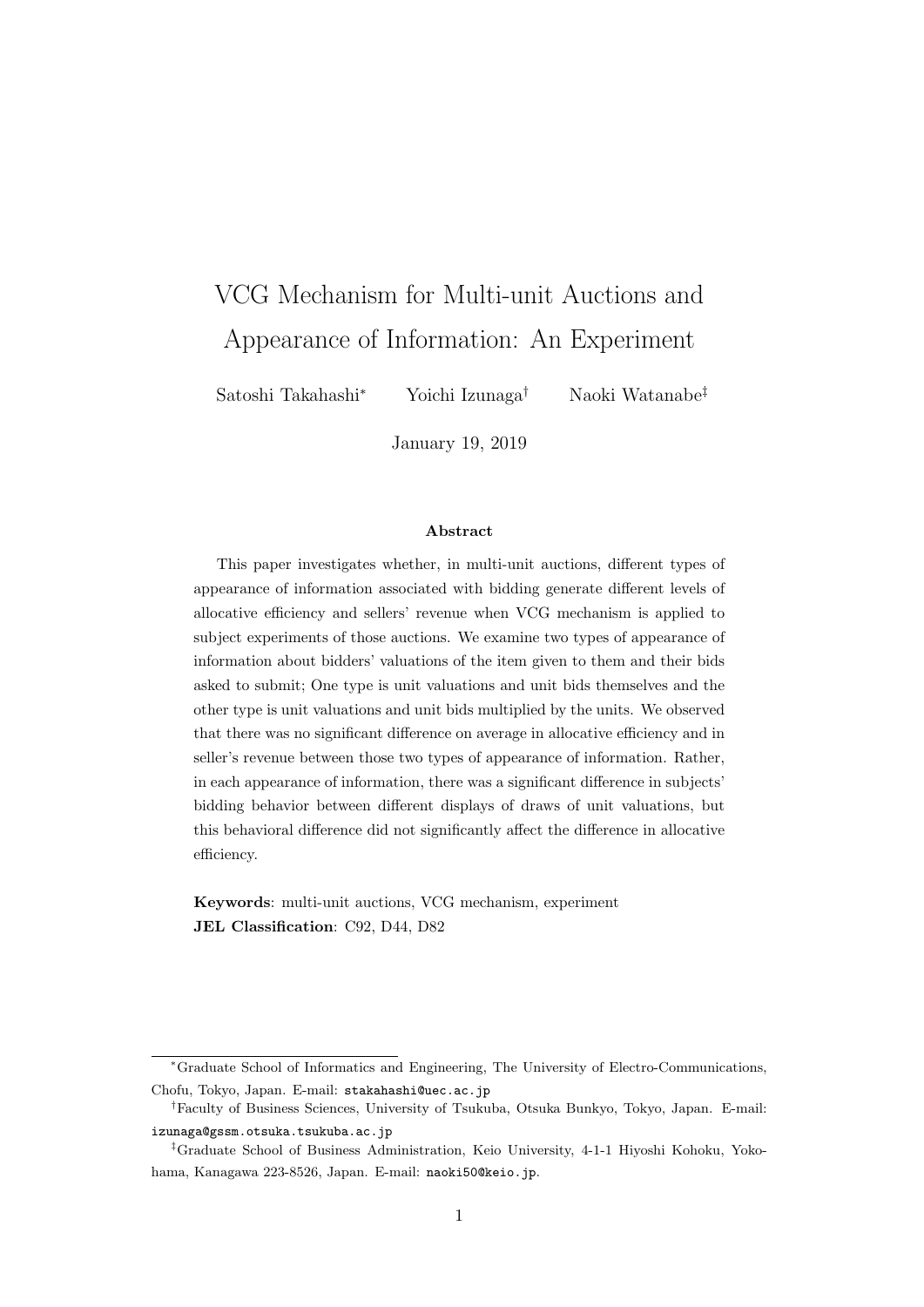#### **1 Introduction**

This paper investigates whether, in multi-unit auctions, different types of appearance of information associated with bidding generate different levels of allocative efficiency and sellers' revenue when Vickrey-Clarke-Groves (VCG) mechanism is applied to subject experiments of those auctions. We examine two types of appearance of information about bidders' valuations of the item given to them and their bids asked to submit; One type is unit valuations and unit bids themselves and the other type is valuations and bids, i.e., unit valuations and unit bids multiplied by the units.

In various auctions VCG mechanism attains allocative efficiency but suffers from its computational complexity, and thus approximation algorithms for VCG mechanism has been developed. Takahashi and Shigeno (2011), for instance, developed a greedy based approximation (GBA) algorithm for multi-unit auctions. Takahashi et al. (2018) reported that in their subject experiment VCG mechanism attained higher allocative efficiency than GBA algorithm, although there was no significant difference in seller's revenue between GBA algorithm and VCG mechanism; The average rate of efficiency was 97.37% in VCG and it was 93.65% in GBA.

In the experiment conducted by Takahashi et al. (2018), bidders submitted their unit bids after confirming their unit valuations on computer screens, because this type of appearance of information was considered as a key feature for the GBA to work well; In GBA, a bidder who submits the highest unit bid is given a priority to obtain some units of the item in the process of the item allocation. In many experiments, however, bidders submitted bids after confirming their valuations. Thus, we need to investigate whether different types of appearance of information associated with bidding generate different levels of allocative efficiency and sellers' revenue. In this paper, we examine the performance of VCG.

Our main observation is that there was no significant difference on average in allocative efficiency and in seller's revenue between those two types of appearance of information. Rather, in each appearance of information, there was a significant difference in subjects' bidding behavior between different displays of draws of unit valuations, but this behavioral difference did not significantly affect the difference in allocative efficiency.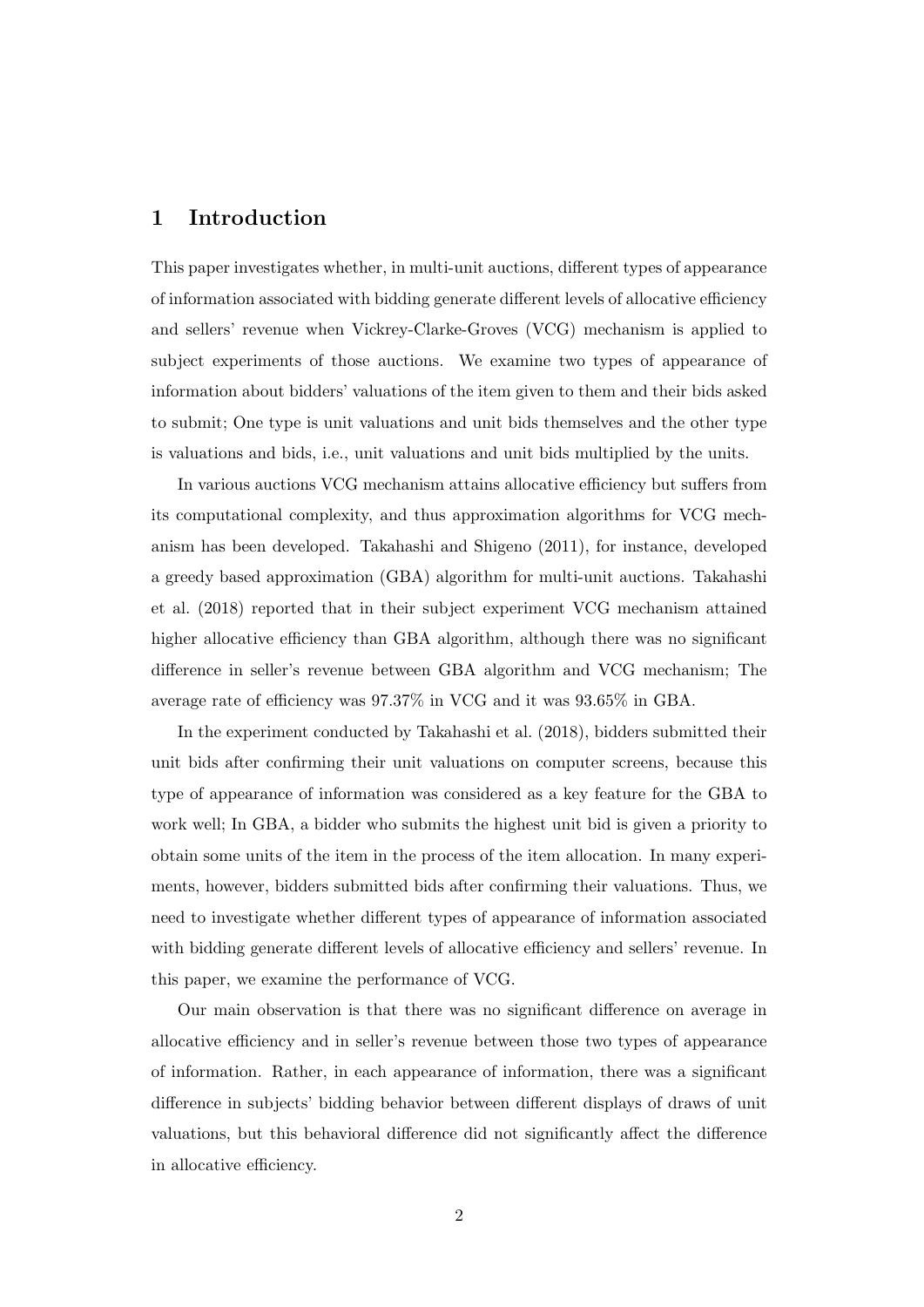The rest of this paper is organized as follows. Section 2 explains VCG mechanism for multiunit auctions for a single item. Section 3 describes the experimental design, and Section 4 shows the results. Section 5 closes this paper with some remarks for further research.

#### **2 VCG Mechanism**

We deal with an auction, where a seller wishes to sell *M* units of a single item and solicits bids from *n* buyers each of whom can purchase up to *M* units of the item. Let  $N = \{1, ..., n\}$  be the set of buyers (bidders). For each bidder  $i \in N$ , denote his or her anchor values on the quantity by  $\{d_i^k | k = 0, ..., \ell_i\}$ , where  $d_i^{k-1} < d_i^k$  for all *k* with  $1 \leq k \leq \ell_i$ , and denote his or her unit bids by  $\{b_i^k \mid k = 1, ..., \ell_i\}$ , where  $b_i^k$  is a buyer price in half-open range  $(d_i^{k-1}, d_i^k)$  for  $k = 1, ..., \ell_i$ . It is assumed that  $d_i^0 = 0$ and  $d_i^{\ell_i} \leq M$  for every bidder  $i \in N$ . Each bidder *i* has a list of his or her anchor values and unit bids, i.e.,  $\{d_i^k | k = 0, ..., \ell_i\}$  and  $\{b_i^k | k = 1, ..., \ell_i\}$ . Let  $\ell = \sum_{i \in N} \ell_i$ .

Define a function  $B_i: \mathbb{R}_+ \to \mathbb{R}$  for each  $i \in N$  by

$$
B_i(y) = \begin{cases} b_i^k \cdot y & (d_i^{k-1} < y \le d_i^k, k = 1, \dots, \ell_i), \\ 0 & (y = d_i^0, y > d_i^{\ell_i}). \end{cases} \tag{1}
$$

The unit bids represent the gradients of this function and the anchor values stand for its discontinuous points. For each bidder  $i \in N$ , denote his or her unit valuations by  $\{v_i^k \mid k = 1, ..., \ell_i\}$  and define another function  $V_i : \mathbb{R}_+ \to \mathbb{R}$  by

$$
V_i(y) = \begin{cases} v_i^k \cdot y & (d_i^{k-1} < y \le d_i^k, k = 1, \dots, \ell_i), \\ 0 & (y = d_i^0, y > d_i^{\ell_i}). \end{cases} \tag{2}
$$

A vector  $x = (x_1, x_2, \dots, x_n)$  that satisfies  $\sum_{i \in N} x_i \leq M$  and  $x_i \geq 0$  for any  $i \in N$  is called an allocation, where  $x_i$  is the units of the item assigned to bidder  $i \in N$  in the allocation. An item allocation problem  $(AP)_B$  is to find allocations that maximize the total amount of bids is formulated by

$$
(AP)_B \begin{array}{c} \text{maximize} & \sum_{i \in N} B_i(x_i) \\ \text{subject to} & \sum_{i \in N} x_i \le M \\ & x_i \ge 0 \ (\forall i \in N). \end{array}
$$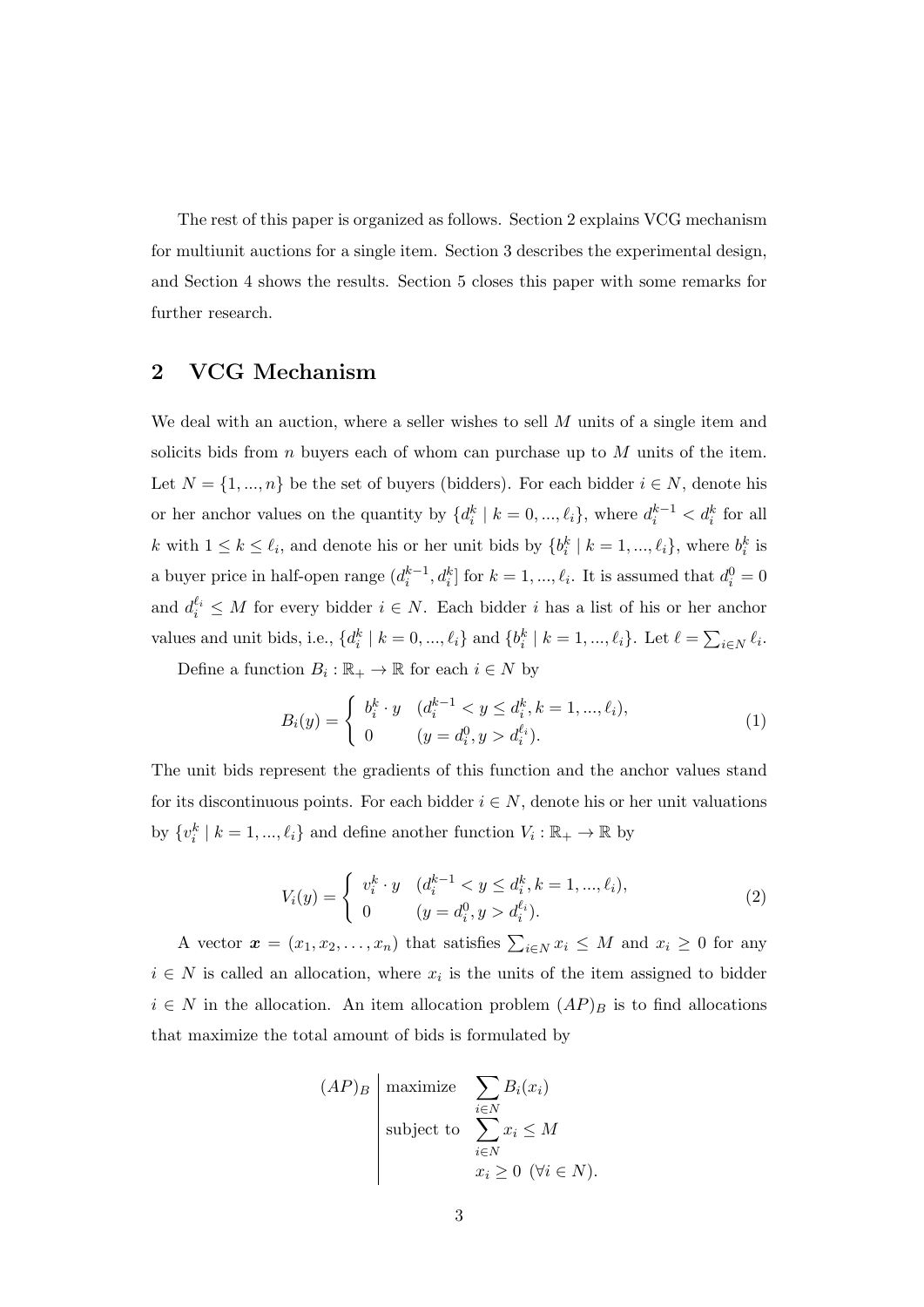Another problem  $(AP)_V$  is formulated in the same way by

$$
(AP)_V
$$
 maximize  $\sum_{i \in N} V_i(x_i)$   
subject to  $\sum_{i \in N} x_i \leq M$   
 $x_i \geq 0 \ (\forall i \in N),$ 

in order to find efficient allocations that maximize the total amount of valuations.

The payment scheme is as follows. Denote by  $x^*$  an optimal solution of  $(AP)_B$ . Let *x <sup>−</sup><sup>j</sup>* be an optimal solution of the following restricted item allocation problem  $(AP)^{-j}_{B}$  with the set of bidders  $N^{-j} = N \setminus \{j\}.$ 

$$
(AP)^{-j}_{B} \left| \begin{array}{l} \text{maximize} & \sum_{i \in N^{-j}} B_i(x_i) \\ \text{subject to} & \sum_{i \in N^{-j}} x_i \le M \\ x_i \ge 0 \ (\forall i \in N^{-j}). \end{array} \right.
$$

In VCG mechanism, bidder  $j$ 's payment  $p_j$  is determined by

$$
p_j = \sum_{i \in N^{-j}} B_i(x_i^{-j}) - \sum_{i \in N^{-j}} B_i(x_i^*).
$$
 (3)

Under this payment scheme, it is the dominant strategy for each bidder to truthfully bid his or her unit valuations; Thus, the solutions of  $(AP)_B$  maximize the total sum of valuations in  $(AP)_V$  as well, which leads the allocative efficiency.

#### **3 Experimental Design**

This laboratory experiment is a computerized one whose software (cgi script) is coded with Python. This experiment has 4 sessions and each session consists of 20 rounds in total. In each round, 5 units of a virtual item are auctioned off to 3 bidders, where for every bidder *i*, the number of anchor values is set as  $\ell_i = 5$ , and thus his or her anchor values are  $d_i^0 = 0$ ,  $d_i^1 = 1$ , ...,  $d_i^5 = 5$ . For each bidder  $i \in N$ , his or her unit valuations,  $\{v_i^k \mid k = 1, ..., \ell_i\}$ , are independently and uniformly distributed over integers between 1 and 200. Bids are made by non-negative integers.

In 2 out of 4 sessions, at the beginning of each round, each bidder  $i \in N$  is given his or her unit valuations  $\{v_i^k \mid k = 1, ..., \ell_i\}$  by the experimenter, which are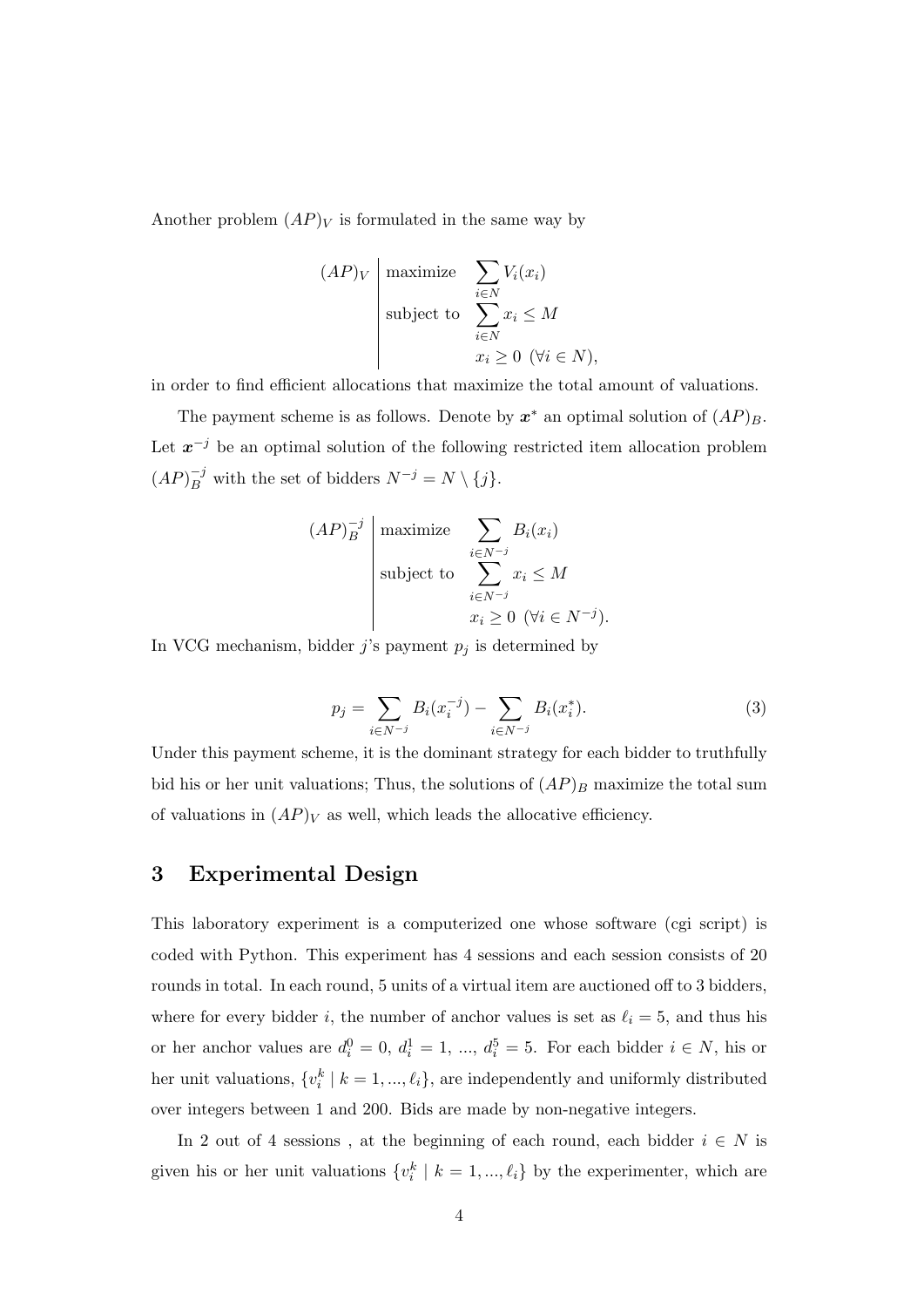privately shown only in his or her computer screen. Then, each bidder *i* submits his or her unit bids  ${b_i^k | k = 1, ..., \ell_i}$  privately to the experimenter. The computer determines the allocation of the item and bidders' payments according to  $(AP)_B$ and (3). When *k* units of the item is allocated to bidder *i*, he or she receives the points that amounts  $v_i^k \cdot k$  minus his or her payment. In the other 2 sessions, each bidder *i* is given his or her valuations  $\{v_i^k * k \mid k = 1, ..., \ell_i\}$  and submits his or her bids  ${b_i^k * k \mid k = 1, ..., \ell_i}$ . Table 1 shows the difference in appearance of the information given to bidder *i* in the case of 3 units, as an example, in Appearance 1 of which *∗k* (*k* = 1*,* 2*,* 3) is put automatically in his or her computer screen.

| Appearance 1  | $v_i^k$ shown; $b_i^k$ bid |        |                                    |        |  |  |
|---------------|----------------------------|--------|------------------------------------|--------|--|--|
| $#$ of units  |                            |        | $\mathcal{D}_{\mathcal{A}}$        | 3      |  |  |
| bidder $i$    | valuation                  | $80*1$ | $60*2$                             | $55*3$ |  |  |
|               | bid                        | $70*1$ | $55*2$                             | $50*3$ |  |  |
| Appearance 2  |                            |        | $v_i^k * k$ shown; $b_i^k * k$ bid |        |  |  |
| $#$ of units  |                            |        |                                    | 3      |  |  |
| $b$ idder $i$ | valuation                  | 80     | 120                                | 165    |  |  |
|               | bid                        | 70     | 110                                | 150    |  |  |

Table 1: Different appearance of information.

In each round, there is a 120-second time limit for submitting bids. If no bidder bids within the time limit, all three bidders then obtain zero point at that round. When some allocations attain the maximum total amount of bids, an allocation is chosen at random. The units assigned to a bidder and his or her payment are shown to the bidder in 5 seconds at the end of each round. The cumulative points of bidders are not shown to them. Subjects were not allowed to take notes throughout the session.

For each appearance of information, 2 sessions are paired in this experiment; In one session, each bidder's unit valuation of the item is drawn at random for each unit and given to him or her as it is in the first 10 rounds, while in the second 10 rounds the values drawn at random are realigned in the monotone decreasing (non-increasing) order from  $k = 1$  to  $k = 5$  and given to each bidder as his or her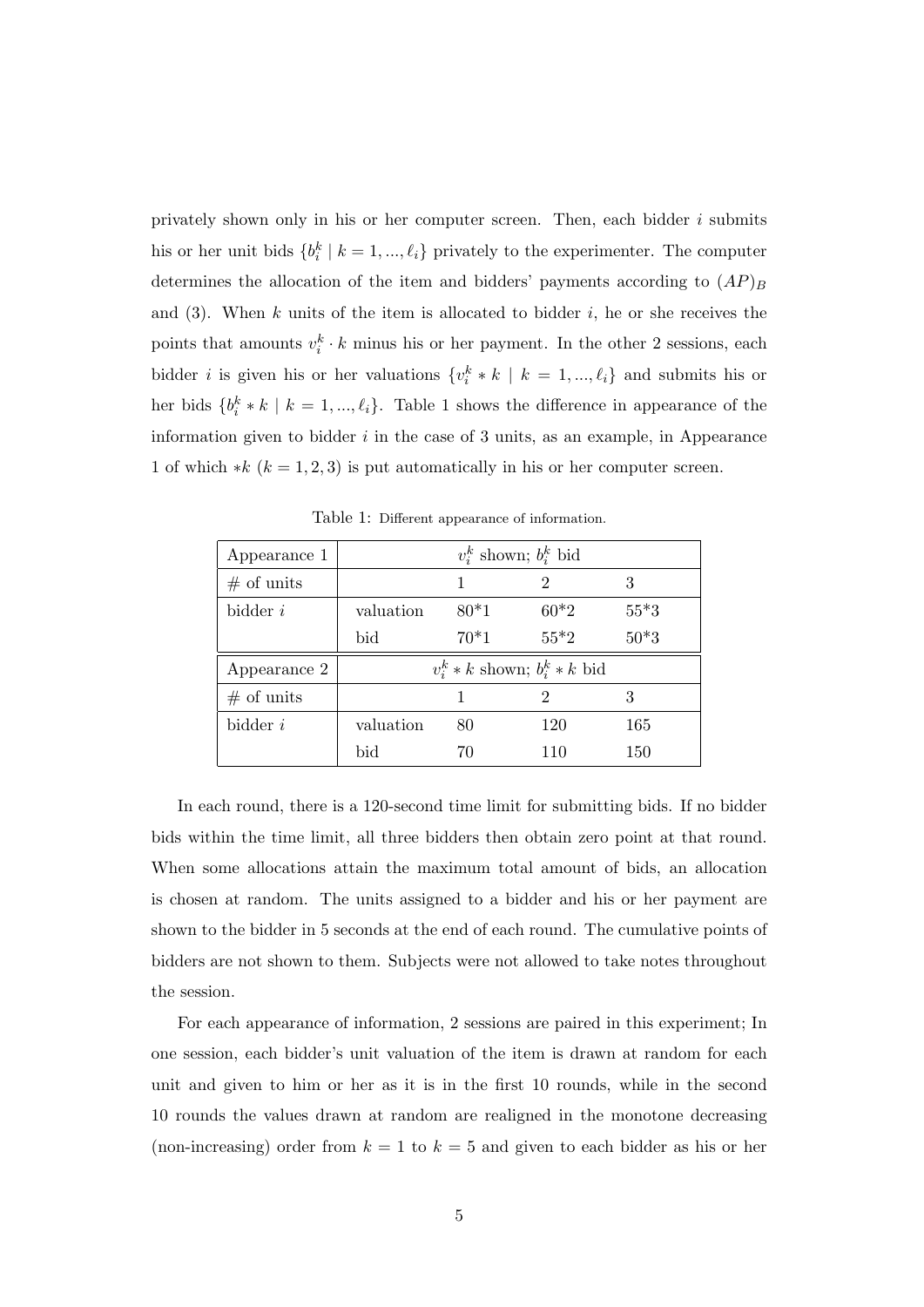unit valuations in that order. The displays of draws are changed between the first and second 10 rounds in the other paired session. Every subject thus bids under both displays in the same session. In analysis, however, the data should be merged in order to cancel the effect of the order of the displays on the results.

The instruction is given at the beginning of each session, where how VCG mechanism works is demonstrated with an example. (See the Appendix.) Subjects are informed that they will be paid according to the total points they obtain in 6 rounds (3 from the first 10 rounds and 3 from the subsequent 10 rounds) randomly selected by a computer at the end of the session they participated in, with the pre-determined exchange rate in addition to the show-up fee. The exchange rate was  $1$  point  $= 1$  JPY and the show-up fee was 1500 JPY. Before proceeding to the experiment, subjects play 1 round for practice to familiarize themselves with the software.

#### **4 Results**

This experiment was conducted at the University of Tsukuba in Japan; 2 sessions in February 2015 and 2 sessions in January 2017, respectively. Each session involves 8 groups of 3 subjects. At the beginning of each round, all subjects were randomly re-grouped into 8 groups by a computer. Subjects are not informed of who are in the same group. Subjects were recruited from all over the campus, and undergraduate students whose major is engineering were most populous among them. Once a subject participated in a session, he or she was prohibited to participate in any other sessions for this experiment.

Upon arrival, subjects were provided with a written instruction, and then the experimenter read it around. (The instruction is available upon request.) Subjects could ask questions regarding the instruction by raising their hand and the experimenter gave the answers to those questions privately. Any communication among subjects were strictly prohibited; Thus, their interactions were only through the information they enter in their computer screens. Each session lasted about 100 minutes including the instruction. There was no observation of bidding made after the time limit. Features of the experimental sessions are summarized in Table 2.

Let  $\hat{\boldsymbol{x}} = (\hat{x}_1, \hat{x}_2, \dots, \hat{x}_n)$  be an observed allocation. The rate of efficiency is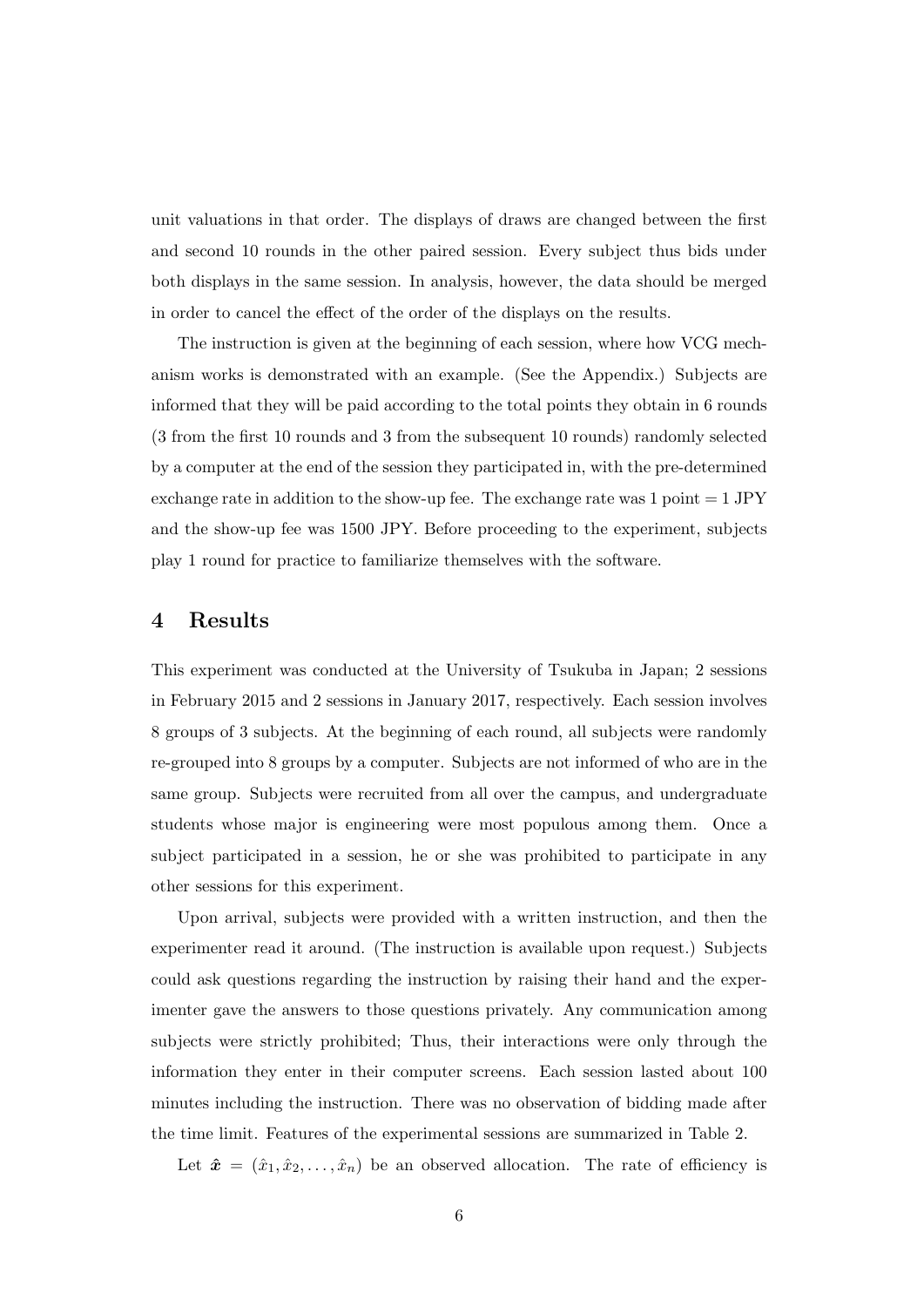| session        | appearance | show-up     | point-to- | # of  | session       | avg. point  |
|----------------|------------|-------------|-----------|-------|---------------|-------------|
| no.            | of info.   | fee $(JPY)$ | JPY ratio | subj. | date          | per subject |
|                |            | 1500        | 1.0       | 24    | Feb. 14, 2015 | 475.05      |
| $\overline{2}$ |            | 1500        | 1.0       | 24    | Feb. 14, 2015 | 691.29      |
| 3              | 2          | 1500        | 1.0       | 24    | Jan. 26, 2017 | 469.42      |
| 4              | 2          | 1500        | 1.0       | 24    | Jan. 26, 2017 | 674.05      |

Table 2: Features of the experimental sessions.

defined by

$$
\frac{\sum_{i \in N} V_i(\hat{x}_i)}{\text{the optimal value of } (AP)_V}.
$$
\n(4)

The rate of seller's revenue (profit) is defined by

$$
the total amount of observed payments,the total amount of optimal payments,
$$
\n
$$
(5)
$$

where the total amount of optimal payments is represented by  $\sum_{j \in N} p_j$  and  $p_j$  is calculated with (3) for each bidder  $j \in N$  under the assumption that every bidder truthfully bids his or her (unit) valuations.

In what follows, we analyze the data taken from the last 5 out of 10 rounds in each display of draws to allow subjects the opportunity to learn better bidding behavior. There was no case where some allocations attained the same maximum total amount of bids. The data were merged for each display of draws in order to cancel the effect of the order of displays on the results. Tables 3 and 4 show the average rates of efficiency and seller's revenue, respectively, as well as their standard deviations. The sample size is 80 (5 rounds, 8 groups, 2 sessions) for each rate. The p-values for the two-sided permutation test (perm.) are also reported in those tables, where in each display of draws the null hypothesis is that there is no difference in those averages between Appearance 1 and Appearance 2. For both rates of efficiency and seller's revenue, as is seen in Tables 3 and 4, the null hypothesis was not rejected at the 5% significance level in each displays of draws. Our main observation is thus stated as follows.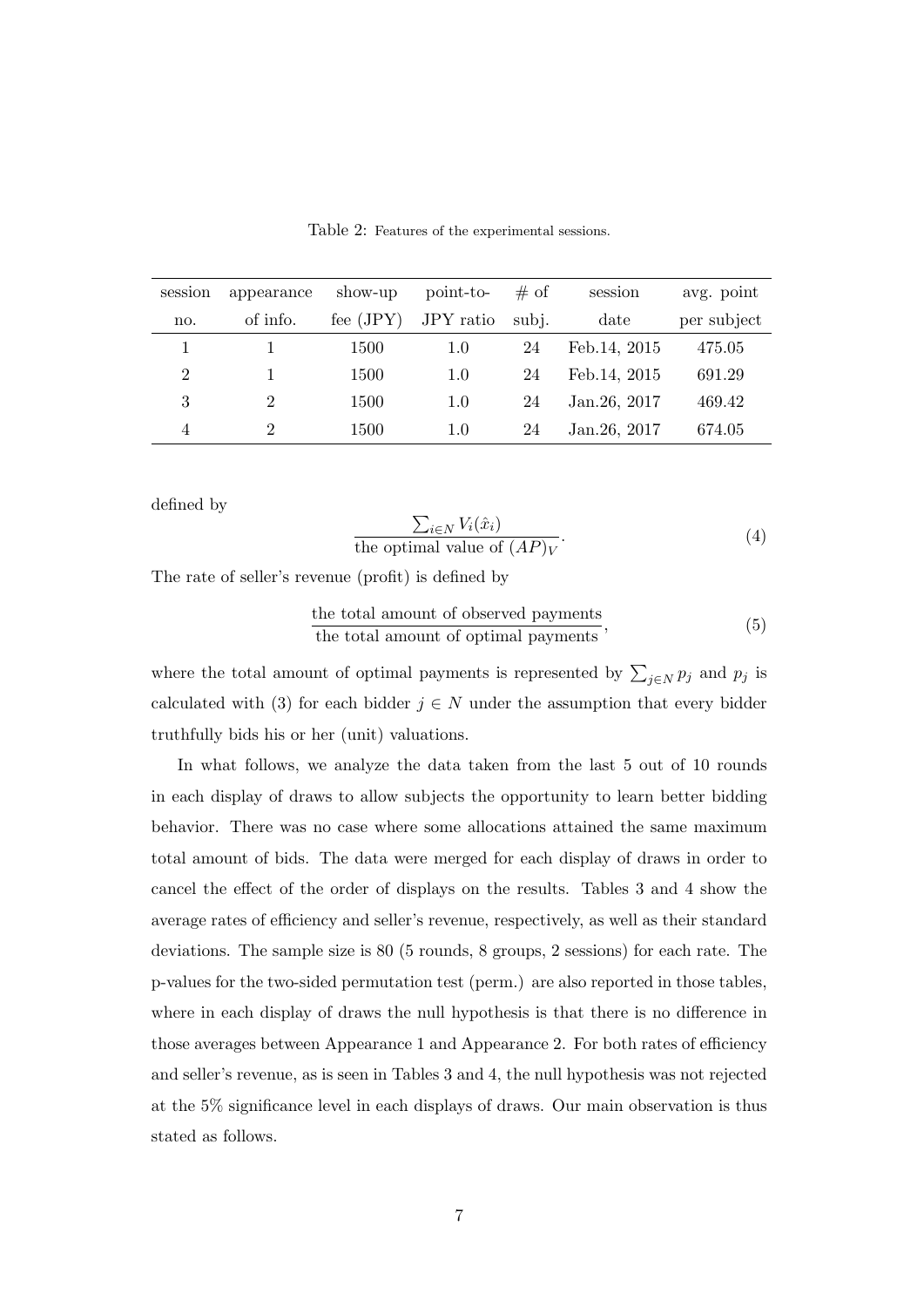| Table 3: The rates of efficiency. |  |  |  |  |
|-----------------------------------|--|--|--|--|
|-----------------------------------|--|--|--|--|

| display of draws    |                              | at random | decreasing   |              |  |
|---------------------|------------------------------|-----------|--------------|--------------|--|
| appearance of info. | Appearance 2<br>Appearance 1 |           | Appearance 1 | Appearance 2 |  |
| mean                | 0.9306                       | 0.9378    | 0.9172       | 0.9337       |  |
| st.dev.             | 0.0393<br>0.0704             |           | 0.0621       | 0.0296       |  |
| p-value (perm.)     | 0.8293                       |           | 0.5567       |              |  |

Table 4: The rates seller's revenue.

| display of draws    |                              | at random |              | decreasing   |
|---------------------|------------------------------|-----------|--------------|--------------|
| appearance of info. | Appearance 2<br>Appearance 1 |           | Appearance 1 | Appearance 2 |
| mean                | 0.9477                       | 0.9641    | 1.0564       | 0.8979       |
| st.dev.             | 0.0932                       | 0.0374    | 0.2581       | 0.1418       |
| p-value (perm.)     |                              | 0.6596    |              | 0.1120       |

**Observation 1** *In each display of draws, there was no difference on average in allocative efficiency and in seller's revenue between Appearance 1 and Appearance 2, respectively.*

Note that for both appearance of information, the standard deviation of seller's revenue observed in the display with the monotone decreasing order of unit valuations is much larger than the one observed in the other display of draws. This is the reason why Takahashi et al. (2018) chose the display of draws in which values drawn at random are put as unit valuations as they are.

As noted at the end of Section 2, VCG mechanism, in theory, induces allocative efficiency by providing every bidder with an incentive to submit his or her true valuations for each unit. In order to examine this feature, we counted the number of bids that are approximately truth-telling and the number of allocations that are approximately efficient. We say that a bid for a unit of the item is approximately truth-telling when it satisfies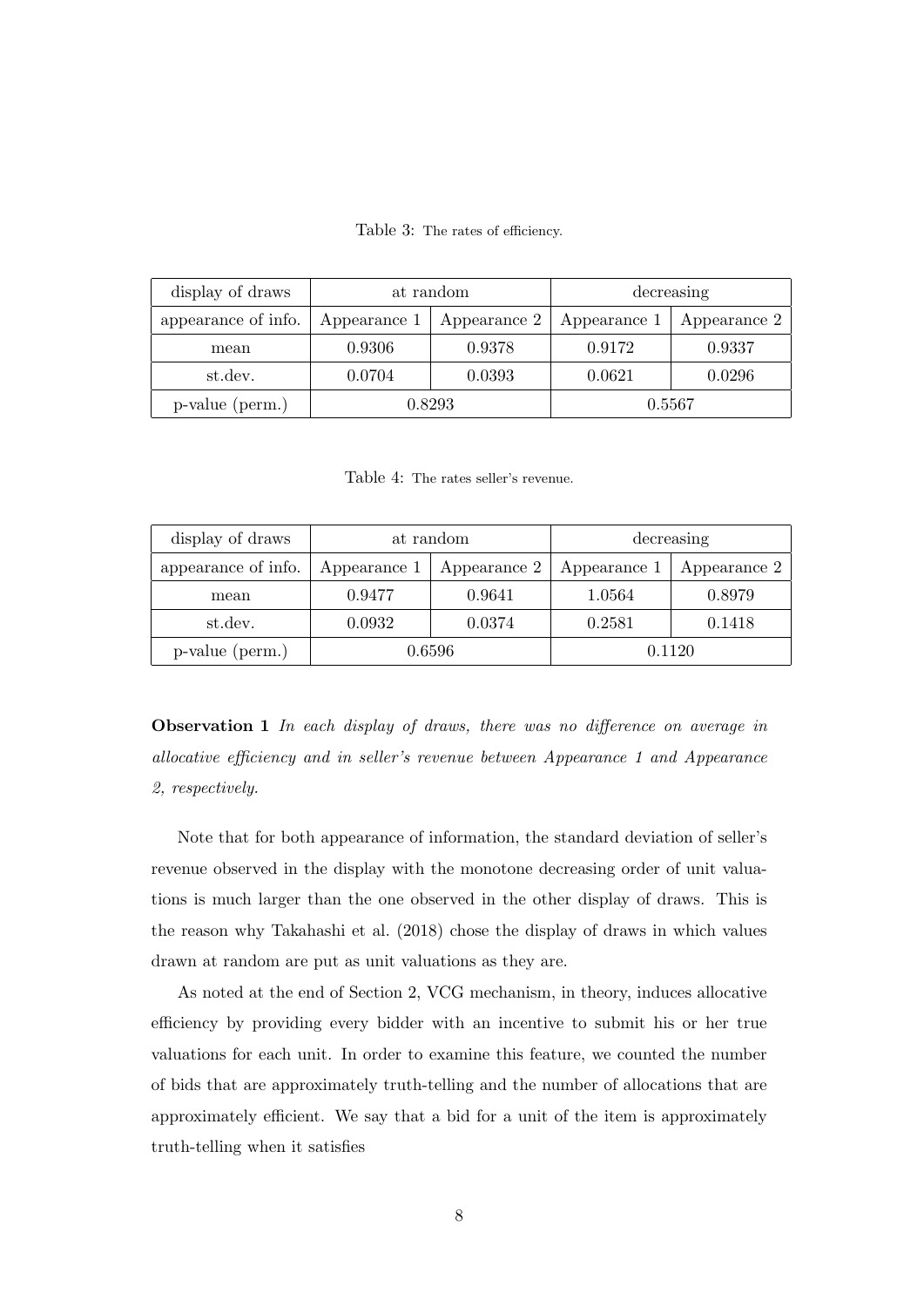$$
\frac{|\text{unit valuation} - \text{unit bid}|}{\text{unit valuation}} \le 0.05\tag{6}
$$

and that an allocation is approximately efficient when it satisfies

the rate of efficiency 
$$
\geq 0.95
$$
. (7)

Table 5 shows the observed numbers of approximately truth-telling bids and approximately efficient allocations. For each appearance of information, the sample size is 1200 (5 rounds, 24 bidders, 5 units, 2 sessions) for approximately truth-telling bids and it is 80 for approximately efficient allocations in each display of draws. The p-values for the two-sided Fisher exact test (Fisher) are also reported, where for each appearance of information the null hypothesis is that there is no difference in number of approximately truth-telling bids (approximately efficient allocations) between displays of draws. For the numbers of the approximately truth-telling bids, the null hypothesis was rejected at the 5% significance level in each appearance of information, whereas for the numbers of approximately efficient allocations the null hypothesis was not rejected at the same significance level in each appearance of information. Our next observation is thus stated as follows.

|                  |                         | truth-telling | efficiency |            |
|------------------|-------------------------|---------------|------------|------------|
| display of draws | at random<br>decreasing |               | at random  | decreasing |
| Appearance 1     | 517                     | 450           | 60         | 57         |
| p-value (Fisher) | 0.0141                  |               |            | 0.1216     |
| Appearance 2     | 493                     | 381           | 60         | 54         |
| p-value (Fisher) | < 0.0001                |               |            | 0.3826     |

Table 5: Numbers of approximately truth-telling bids and approximately efficient allocations.

**Observation 2** *In each appearance of information, there was a significant difference in numbers of approximately truth-telling bids between displays of draws, but this behavioral difference did not significantly affect the difference in numbers of approximately efficient allocations between displays of draws.*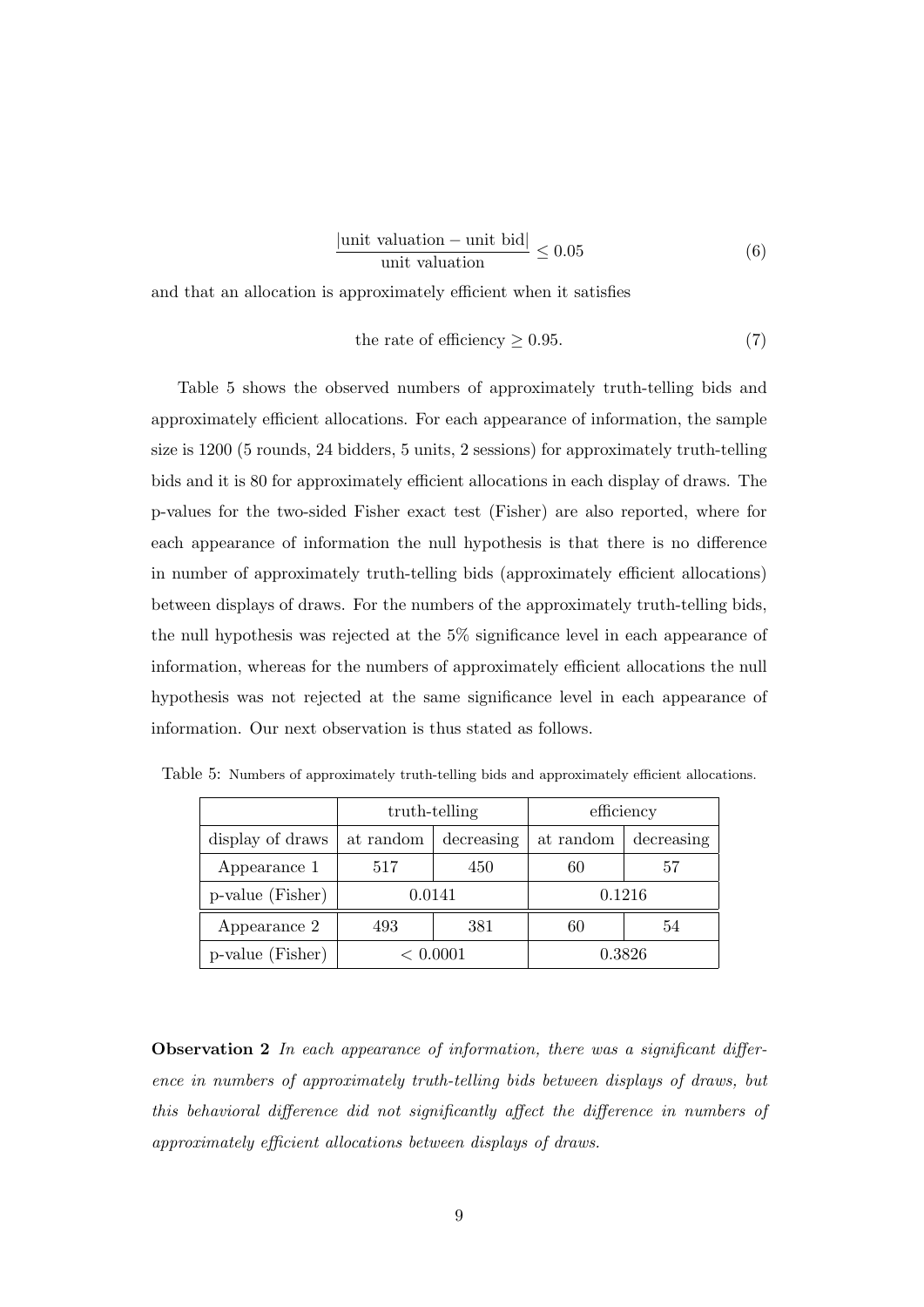For both appearance of information in both display of draws, the numbers of approximately truth-telling bids were less than a half of 1200 samples, as is seen Table 5. We thus report more results on the subjects' bidding behavior. In this experiment, each unit valuation was drawn independently of the other unit valuations, and thus we here analyze the data unit by unit. If the absolute value of a unit valuation minus a unit bid falls within 5% of all those absolute values, we then dropped the data as an outlier for our regression analysis.

Tables 6 and 7 show the regression results for Appearance 1 and Appearance 2, respectively. Figures 1 to 4 plot unit valuations and unit bids observed for Appearance 1 and Appearance 2, respectively. The coefficients on valuations were less than one and they are statistically significant when values drawn at random and shown to them as they were, regardless of appearance of information. Some coefficients on valuations in the other display of draws were, however, more than one and they are statistically significant. Our last observation is thus stated as follows.

**Observation 3** *For both Appearance 1 and Appearance 2, subjects underbid when unit valuations were drawn at random and shown to them as they were, whereas they did not necessarily do so when values drawn at random were realigned in the monotone decreasing order and given to them as their unit valuations.*

Note that Chen and Takeuchi (2010) reported subjects' underbidding when VCG was applied, although they studied combinatorial auctions. In a single unit auction, however, many researchers have reported that subjects overbid in the second-price auction (VCG mechanism). (See, e.g., Kagel and Levin (2016), which is a comprehensive survey of results in experiments of various auctions.) We observed that subjects overbid also in multi-unit auctions when VCG was applied in the display of draws of unit valuations that were aligned in the monotone decreasing order.

Observations 2 and 3 jointly imply that in each appearance of information, there was a significant difference in subjects' bidding behavior between displays of draws, but this behavioral difference did not significantly affect the difference in numbers of approximately efficient allocations.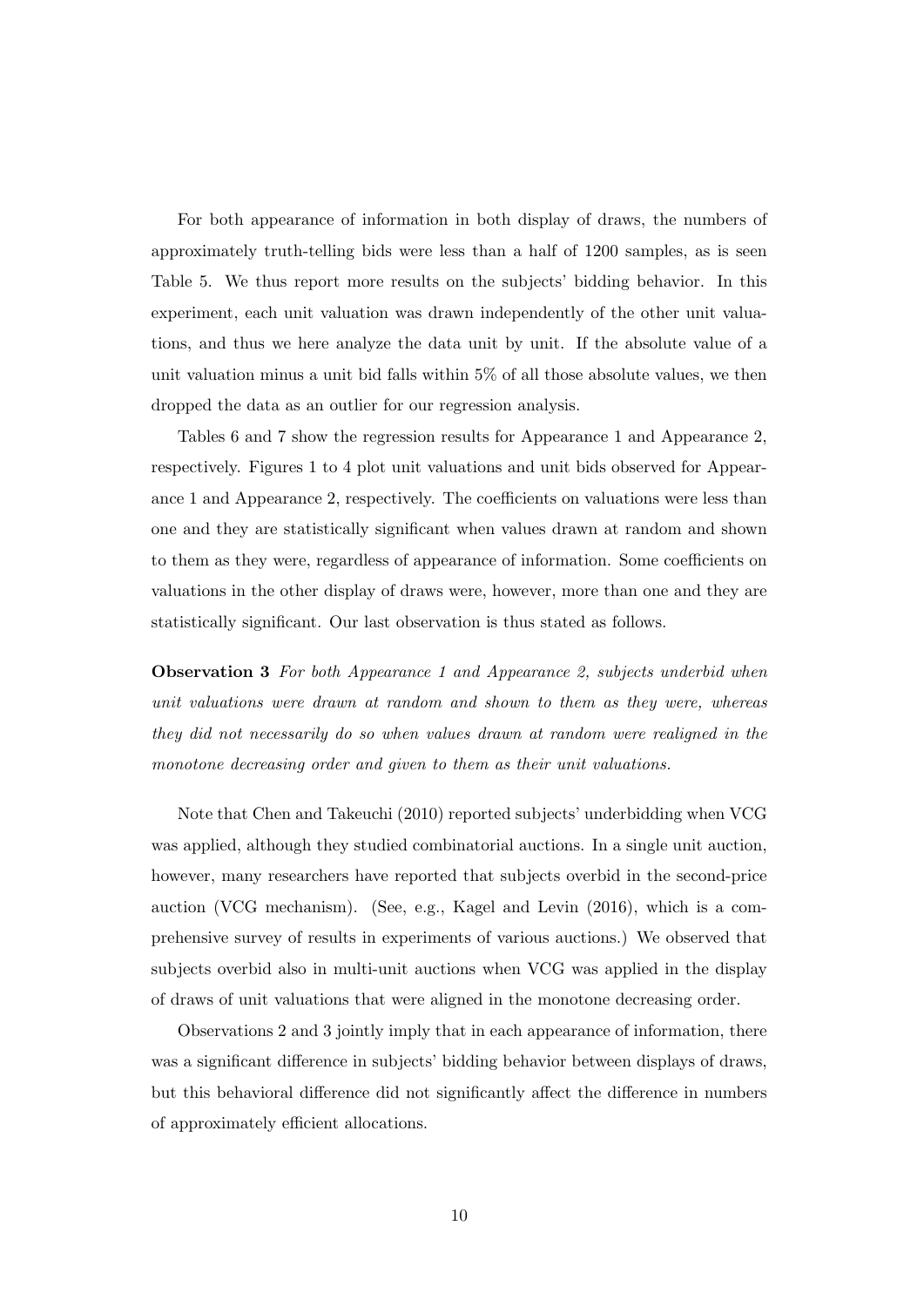|                 | at random  |                |            |                |          |  |
|-----------------|------------|----------------|------------|----------------|----------|--|
| $#$ of units    | 1          | $\overline{2}$ | 3          | $\overline{4}$ | 5        |  |
| Constant        | $-5.0432$  | $-0.1143$      | 2.3098     | $-1.6640$      | 2.2452   |  |
| <i>p</i> -value | 0.3150     | 0.8416         | 0.6750     | 0.7530         | 0.6910   |  |
| Valuation       | 0.8925     | 0.9850         | 0.9392     | 0.9688         | 0.9634   |  |
| <i>p</i> -value | < 0.0001   | < 0.0001       | < 0.0001   | < 0.0001       | < 0.0001 |  |
| R-squared       | 0.6370     | 0.6480         | 0.6050     | 0.6580         | 0.6300   |  |
|                 |            |                |            |                |          |  |
|                 |            |                | descending |                |          |  |
| $#$ of units    | 1          | $\overline{2}$ | 3          | $\overline{4}$ | 5        |  |
| Constant        | $-11.7126$ | $-2.5721$      | $-5.3490$  | 1.0001         | 2.9950   |  |
| $p$ -value      | 0.3900     | 0.7360         | 0.2930     | 0.8530         | 0.3300   |  |
| Valuation       | 0.9395     | 0.9528         | 1.0247     | 0.9359         | 0.7826   |  |
| $p$ -value      | < 0.0001   | < 0.0001       | < 0.0001   | < 0.0001       | < 0.0001 |  |

Table 6: Regression results for Appearance 1.

Table 7: Regression results for Appearance 2.

|                 |            |                | at random  |            |           |
|-----------------|------------|----------------|------------|------------|-----------|
|                 |            |                |            |            |           |
| $#$ of units    | 1          | $\overline{2}$ | 3          | 4          | 5         |
| Constant        | 5.1200     | $-4.0728$      | 3.0490     | $-1.0193$  | $-0.5544$ |
| <i>p</i> -value | 0.3620     | 0.3720         | 0.4750     | 0.8110     | 0.8900    |
| Valuation       | 0.7741     | 0.9252         | 0.8723     | 0.9551     | 0.9505    |
| <i>p</i> -value | < 0.0001   | < 0.0001       | < 0.0001   | < 0.0001   | < 0.0001  |
| R-squared       | 0.4980     | 0.6760         | 0.690      | 0.7380     | 0.7480    |
|                 |            |                | descending |            |           |
| $#$ of units    | 1          | $\overline{2}$ | 3          | 4          | 5         |
| Constant        | $-28.4380$ | $-31.3011$     | 27.1133    | $-39.5828$ | $-1.4110$ |
| <i>p</i> -value | 0.6820     | 0.522          | 0.0780     | 0.1370     | 0.9080    |
| Valuation       | 1.2723     | 1.3799         | 0.7797     | 1.8544     | 1.4011    |
| <i>p</i> -value | < 0.0001   | < 0.0001       | < 0.0001   | < 0.0001   | < 0.0001  |
| R-squared       | 0.0390     | 0.0620         | 0.104      | 0.1100     | 0.1140    |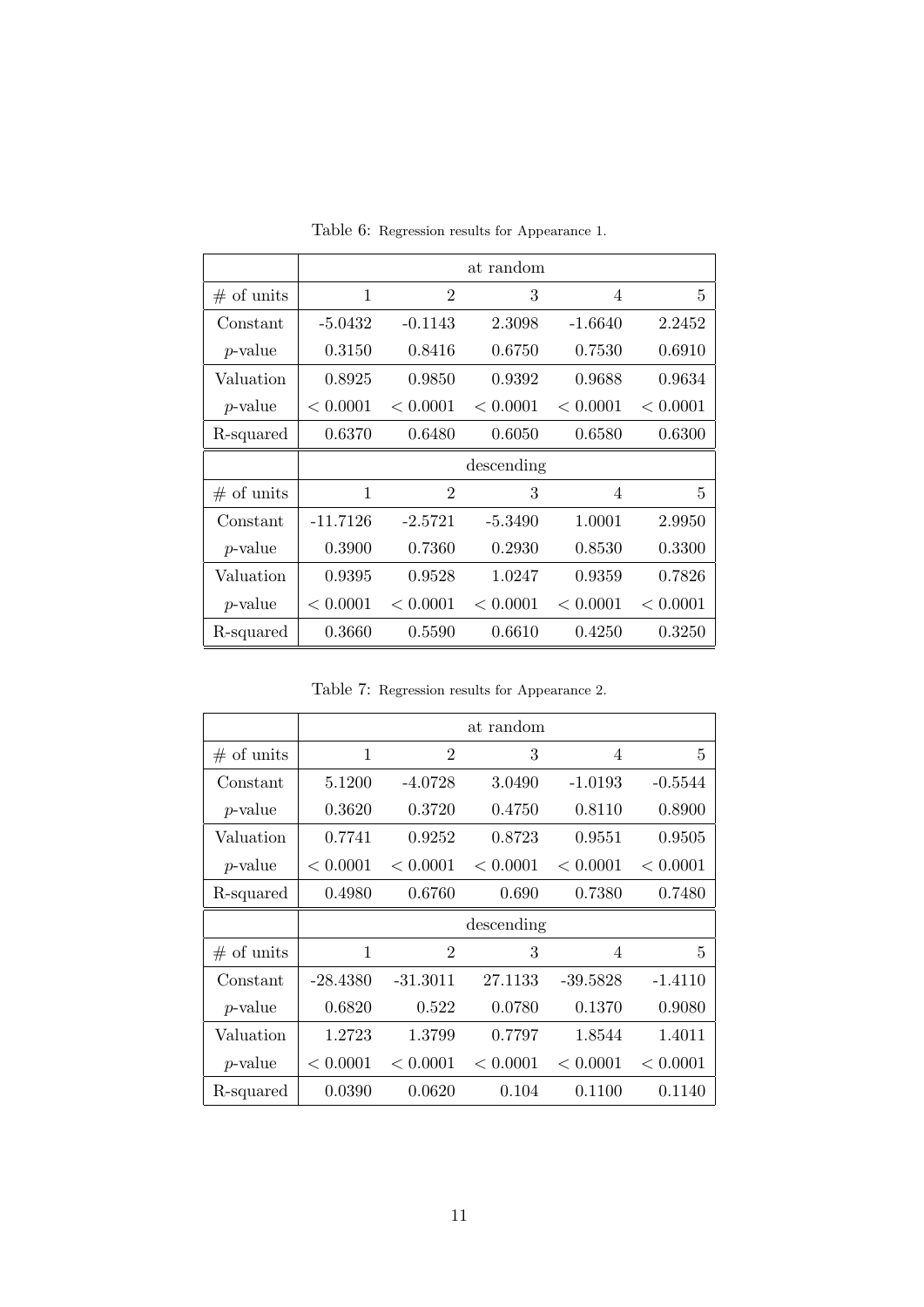

Figure 1: At random, Appearance 1.



Figure 2: Descending, Appearance 1.



Figure 3: At random, Appearance 2.



Figure 4: Descending, Appearance 2.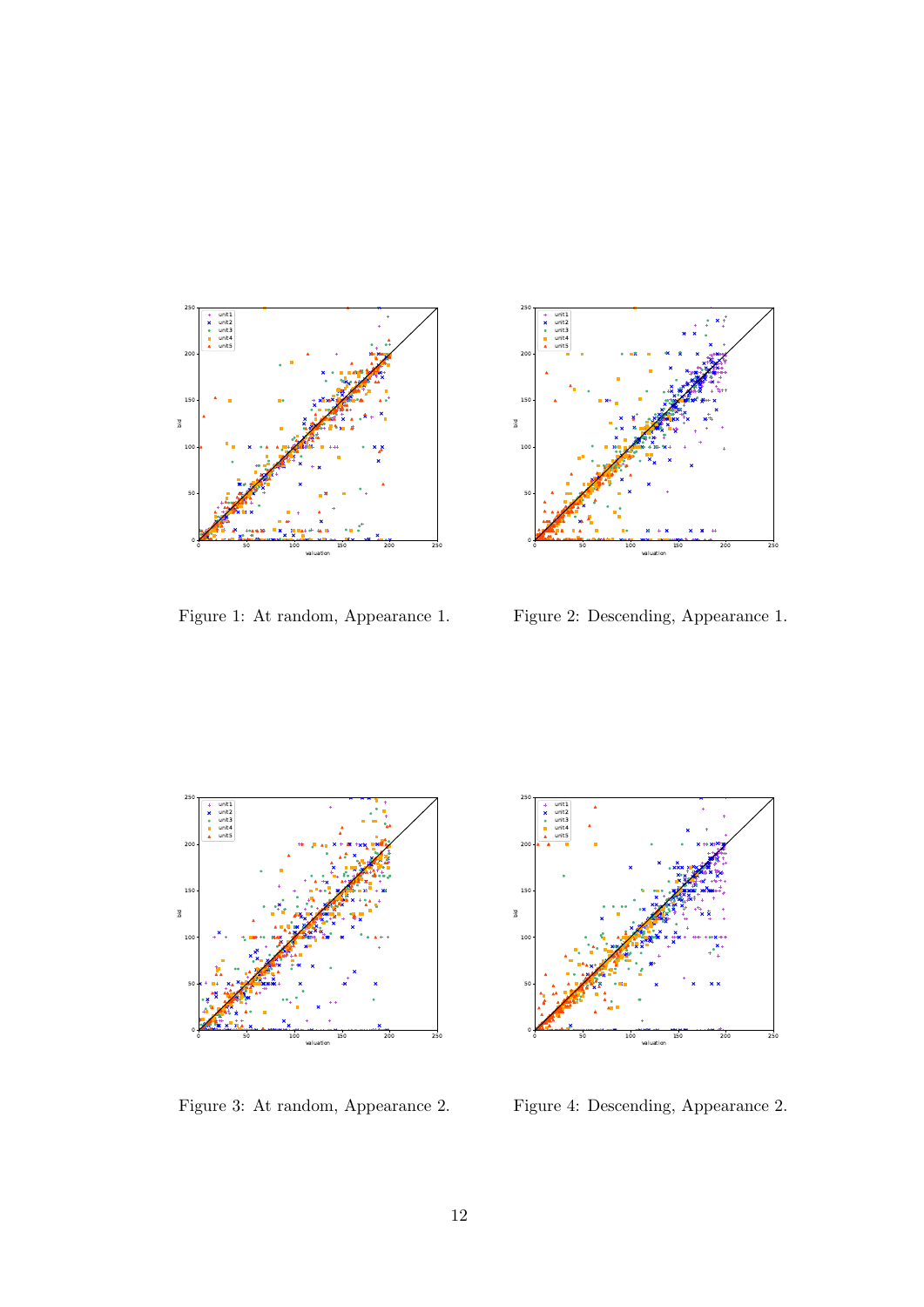#### **5 Final Remarks**

As compared to combinatorial or multi-object auctions, there is few literature on experiments for multi-unit auctions for a single item. Kagel and Levin (2001) studied subjects' bidding behavior in multi-unit auctions, but they imposed a uniform price on all units of the item in their experiment. Allowing different prices for different units, we observed that there was no significant difference in both average rates of efficiency and seller's revenue between those two types of appearance of information. In each appearance of information, there was a significant difference in subjects' bidding behavior between different displays of draws, but this behavioral difference did not significantly affect the difference in allocative efficiency.

As noted in the Introduction, Takahashi et al. (2018) examined the performance of GBA in the display of draws of unit valuations which were given to subjects as they were, because this type of appearance of information was considered as a key feature for the GBA to work well. In this paper, we investigated the performance of VCG in different displays of draws. Also for GBA, in another paper, we need to investigate whether different types of appearance of information associated with bidding generate different levels of allocative efficiency and sellers' revenue.

Kagel et al. (2001) conducted an experiment in which a human bidder with flat demand for two units competes against machine bidders each demanding a single unit, and they reported overbidding of each human bidder for both units. It is not appropriate to compare to their result, but our regression analysis showed that subjects overbid for some units in the display of draws of unit valuations which were realigned in the monotone decreasing order. On the other hand, Chen and Takeuchi (2010) reported subjects' underbidding when VCG was applied in combinatorial auctions. We also observed that subjects underbid in the display of draws of unit valuations which were given to subjects as they were. What factors induce subjects to overbid or underbid? This is still an open question for further research.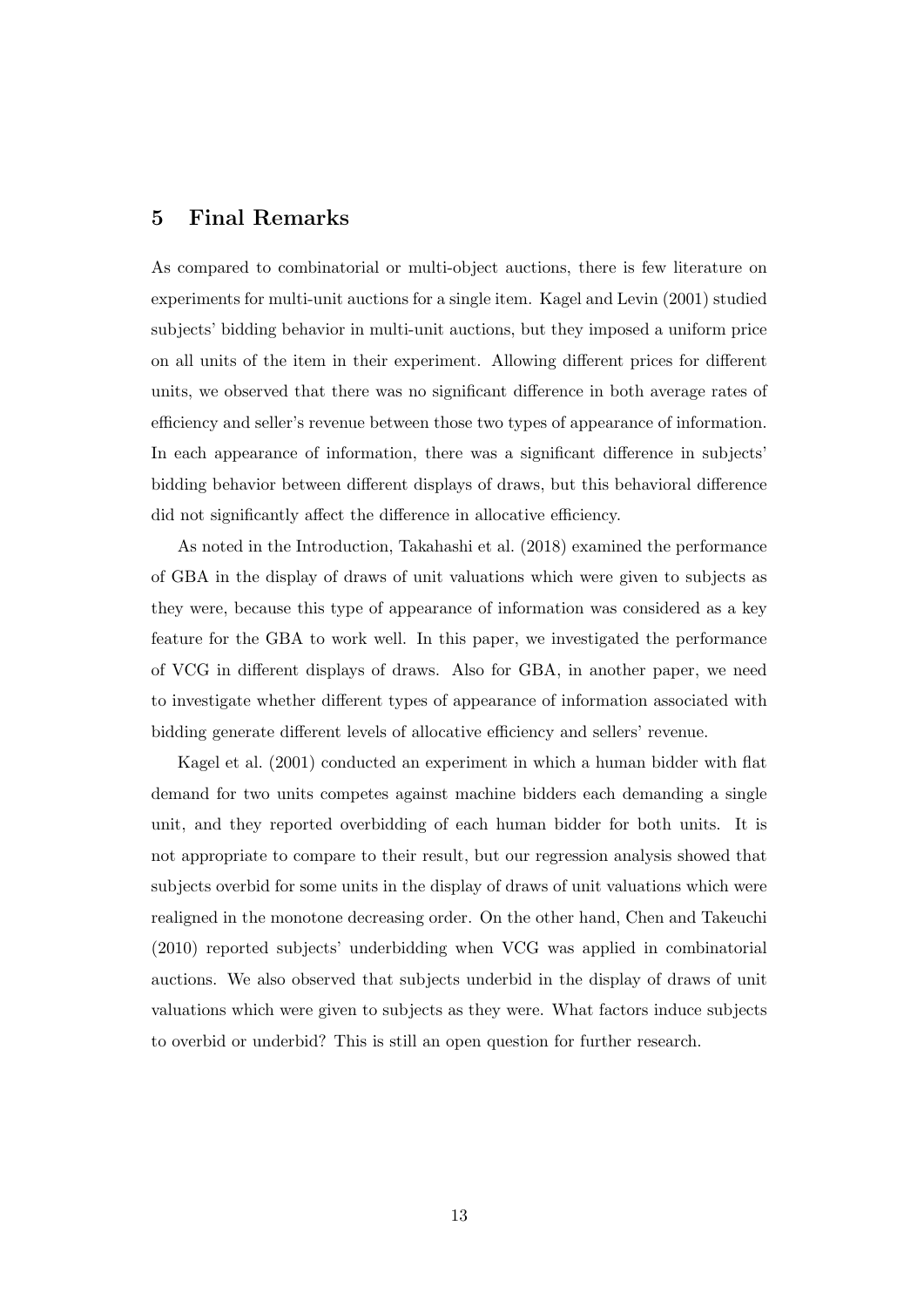#### **Notes**

#### **Acknowledgement**

The authors wish to thank Toru Suzuki and Hiroshi Tanaka for their excellent research assistance.

#### **Compliance with Ethical Standards**

This research was supported by JSPS Grant-in-Aid for Young Scientists (B) 26870200 and Grant-in-Aid for Scientific Research (B) 15H02972 (Takahashi), and Japan Center for Economic Research, ORA-Plus research project "BEAM", and JSPS Grantin-Aid for Challenging Research (Pioneering) 17H06190 (Watanabe).

#### **Conflict of Interest**

The Authors declare that they have no conflict of interest.

#### **Ethical Approval**

All procedures performed in studies involving human participants were in accordance with the ethical standards of the institutional and/or national research committee and with the 1964 Helsinki declaration and its later amendments or comparable ethical standards. This article does not contain any studies with animals performed by any of the authors.

#### **References**

- Chen, Y., Takeuchi, K., 2010. Multi-object auctions with package bidding: An experimental comparison of iBEA and Vickrey. *Games and Economic Behavior* 68, 557-569.
- Kagel, J. H., Levin, D., 2001. Behavior in multi-unit demand auctions: Experiments with uniform price and dynamic Vickrey auctions. *Econometrica* 69, 413-451.
- Kagel, J. H., Kinross, S., and Levin, D.. 2001. Comparing efficient multi-object auction institutions. mimeo., Ohio State University.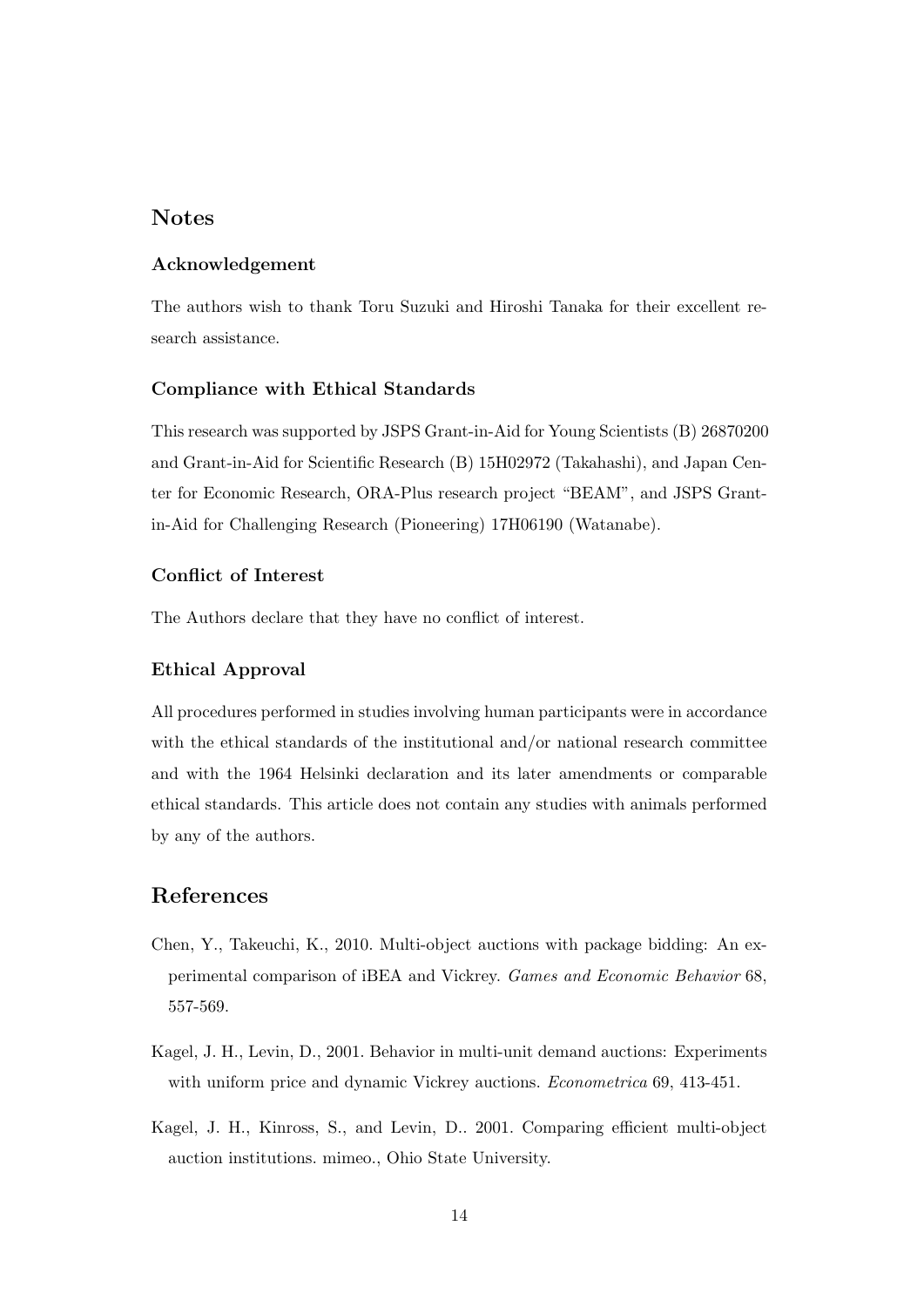- Kagel, J. H., Levin, D., 2016. Auctions: A survey of experimental research. In *Handbook of Experimental Economics* vol. II, Kagel, J. H., Roth, A. E. (eds.) Princeton University Press, 563-637.
- Takahashi, S., Izunaga, Y., Watanabe, N., 2018. An approximation algorithm for multi-unit auctions: Numerical and subject experiments. *Operations Research and Decisions* 28, 75-95.
- Takahashi, S., Shigeno, M., 2011. Approximation algorithms for a winner determination problem of single-item multi-unit auctions. *JSIAM Letters* 3, 29-32.

#### **Appendix: Examples in the Instruction**

In the instruction, we explained VCG mechanism with the following example.

|              | $2015$ : values by unit |                                     |                |        |  |  |  |
|--------------|-------------------------|-------------------------------------|----------------|--------|--|--|--|
| $#$ of units |                         | 1                                   | $\overline{2}$ | 3      |  |  |  |
| Bidder 1     | valuation               | $80*1$                              | $60*2$         | $55*3$ |  |  |  |
|              | bid                     | $70*1$                              | $55*2$         | $50*3$ |  |  |  |
| Bidder 2     | valuation               | $40*1$                              | $70*2$         | $65*3$ |  |  |  |
|              | bid                     | $40*1$                              | $60*2$         | $65*3$ |  |  |  |
|              |                         | 2017: by values multiplied by units |                |        |  |  |  |
| $#$ of units |                         | 1                                   | $\overline{2}$ | 3      |  |  |  |
| Bidder 1     | valuation               | 80                                  | 120            | 165    |  |  |  |
|              | bid                     | 70                                  | 110            | 150    |  |  |  |
| Bidder 2     | valuation               | 40                                  | 140            | 195    |  |  |  |
|              | bid                     | 40                                  | 120            | 195    |  |  |  |

Table 8: Different appearance of Information in sessions conducted in 2015 and 2017.

#### **Item Allocation**

Find an allocation that maximizes the total amount of bids among all possible allocations. In what follows,  $k_i$  units of the item are assigned to bidder  $i = 1, 2$  in allocation  $(k_1, k_2)$ , and the total amount of bids follows the allocation;  $(0, 0)$ : 0,